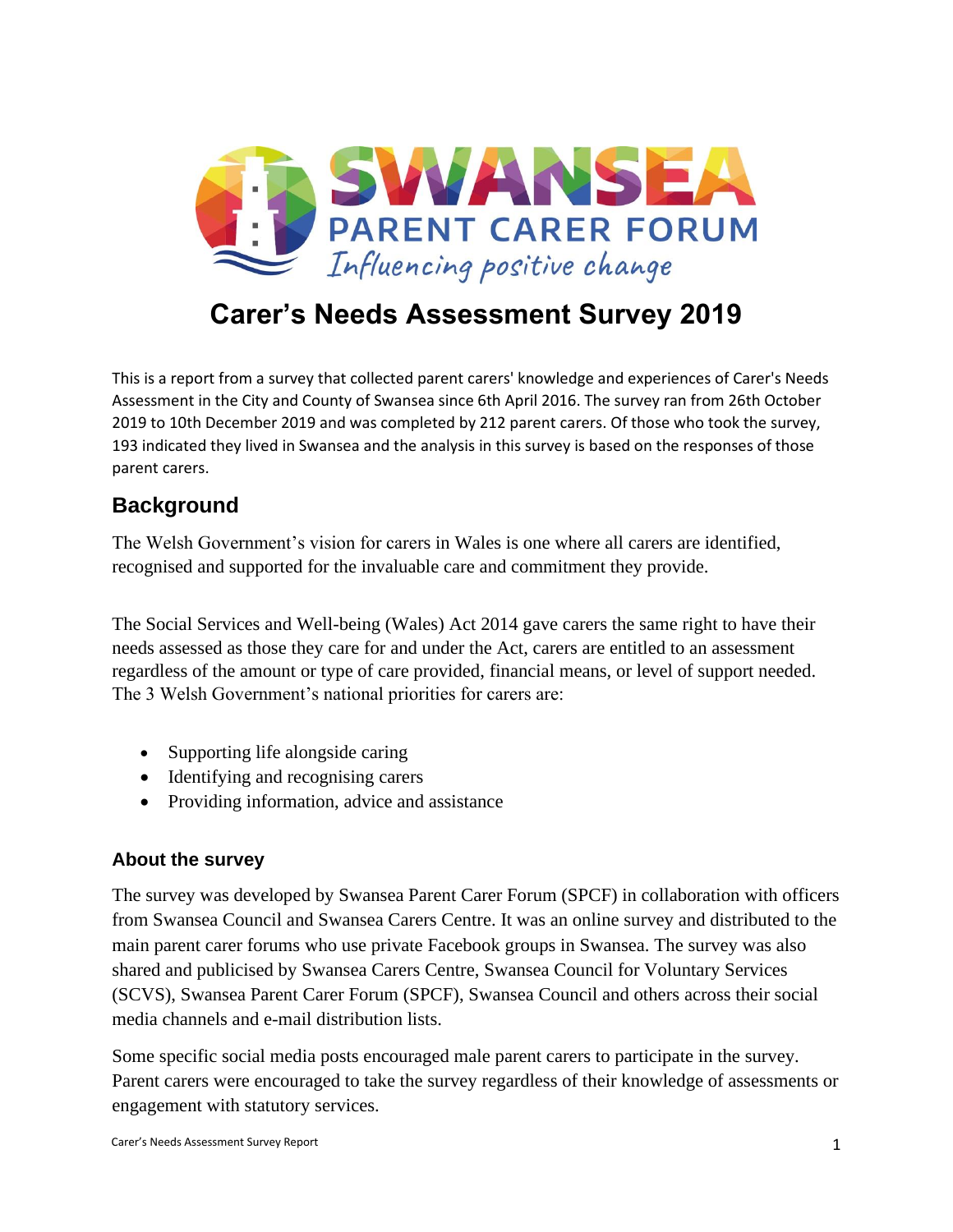During this period there were opportunities to reach parent carers not engaged online at a Carer's Rights Day hosted by Swansea Carers Centre and a LA scrutiny session also hosted by Swansea Carers Centre. SPCF hosted a workshop by Cerebra where the survey was highlighted to parent carers as well as during other informal contact with parent carers.

Typically Facebook 'closed' parent carer support groups around 600 members. A response of 193 should give confidence on the data's reliability.

# **Overview of Survey Participants**

The Parent Carers who participated in the survey had children covering a broad range of ages. 81% of those surveyed were female reflecting the well documented caring roles primarily falling to women and male carers not necessarily identifying as carers. Most participants identified themselves as carers with 5% unsure or did not. No analysis has been performed based on demographics.

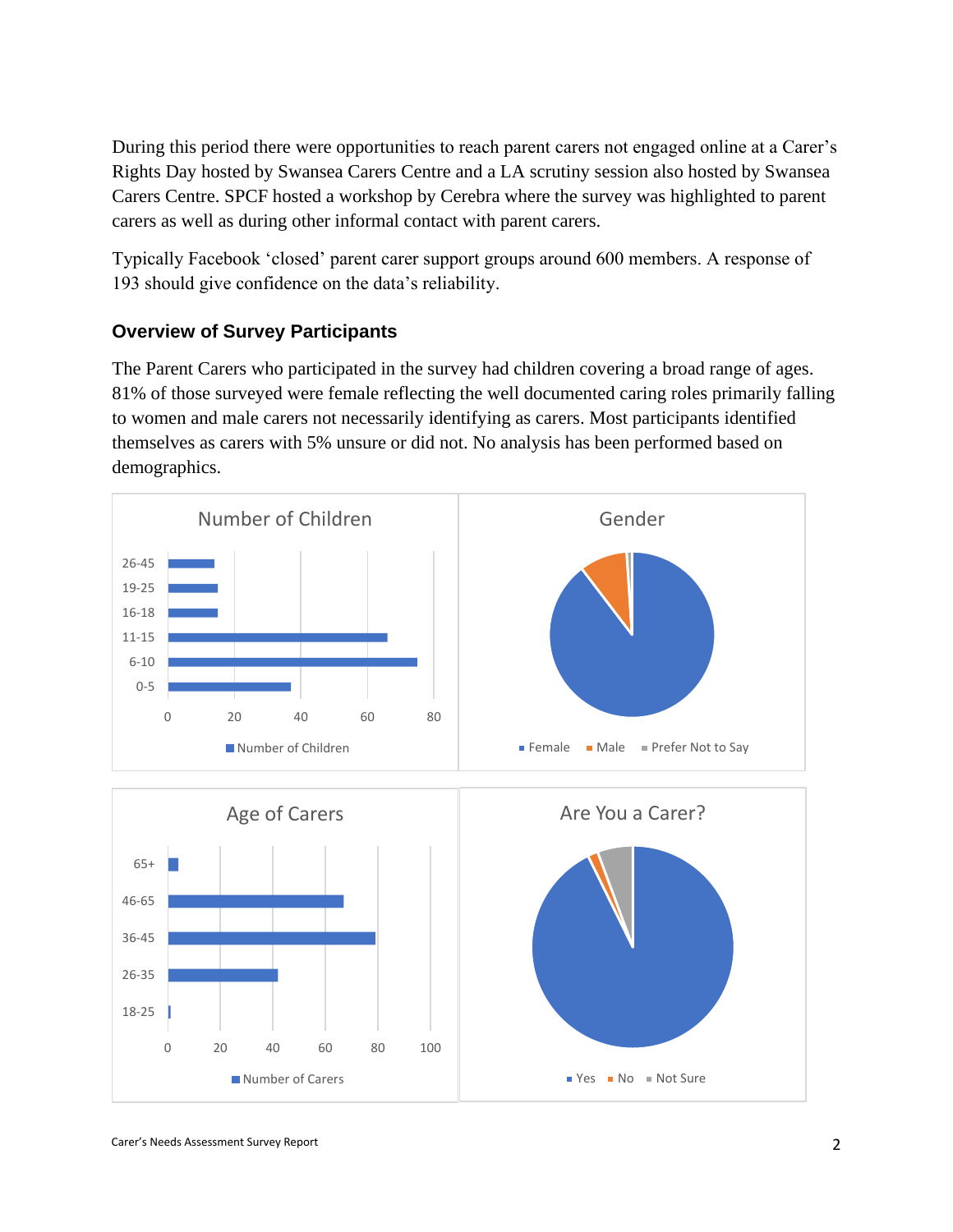#### **Who knows about Carer's Needs Assessments**

1 in 3 parent carers said that they were aware of their right to a Carer's Needs Assessment. Examining which services and agencies parent carers engaged with social services and the 3rd sector where more aware of their right to a Carer's Needs assessment. Both groups had similar high proportion of children with Statements of Educational Need (so engaged in a statutory service) which suggests this may be a good route to inform carers. In hindsight, an explicit question around how they knew about Carer's Needs Assessments might have been useful. There are clearly opportunities to better inform parent carers of their rights by statutory services, agencies and the third sector with both education and GPs being universal services. Although all carers are likely to be registered with a GP, only 1 in 5 parent carers are registered with them as a carer, potentially missing opportunities to support their health and wellbeing.



|                                    | Whole group (193) | <b>Knew (72)</b> | Didn't know (121) |
|------------------------------------|-------------------|------------------|-------------------|
| <b>Social Services</b>             | 89 (46%)          | 50 (69%)         | 39 (32%)          |
| <b>Registered with GP</b>          | 43 (22%)          | 24 (33%)         | 19 (15%)          |
| Child with SEN*                    | 143 (74%)         | 52 (72%)         | 91 (75%)          |
| <b>Referred to TAF</b><br>/CAMHS** | 69 (36%)          | 30 (43%)         | 39 (32%)          |
| Engaged with 3rd<br><b>Sector</b>  | 105 (54%)         | 51 (71%)         | 54 (45%)          |

\*Statement of Educational Need

\*\*Team Around the Family/Child Adolescent Mental Health Services

"*My child is on the Swansea register for disabled children, so you'd think I'd have been told about the carers assessment"*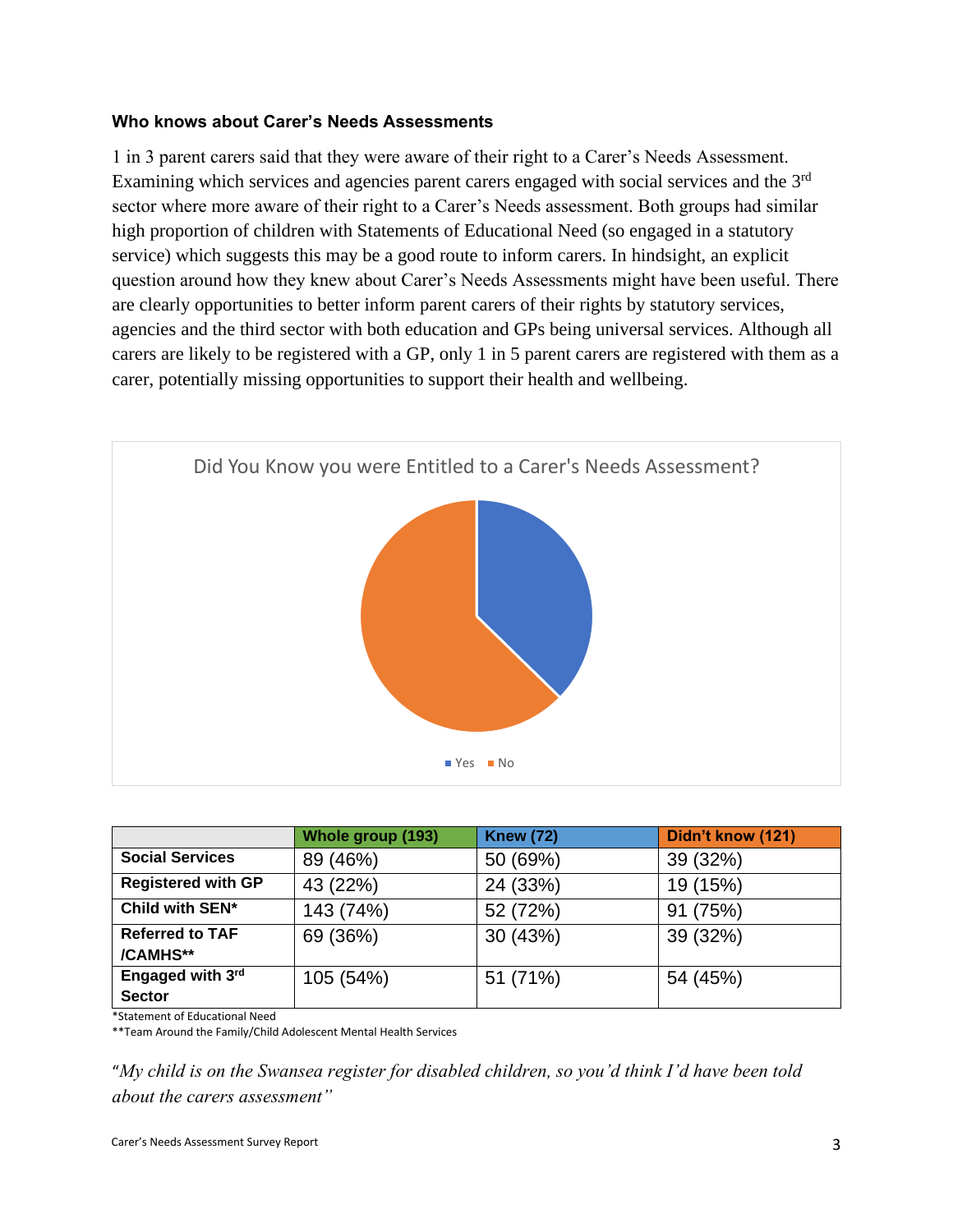"*It would have been beneficial that such information was given once a child is given a statement of special needs."*

*"I have been told about Carer's Center only about a year ago, and since then I have been given so much help and advice on many things that I could not even begin to imagine. I am very grateful to the nurse at Singleton Hospital who suggested to me Carer's Center almost a year ago. Now I have support I couldn't even dream of... Life is still a roller coaster but at least I have someone to ask for help."*

There were no particular difference in engagement to services if a parent carer was not in contact with Social Services**.**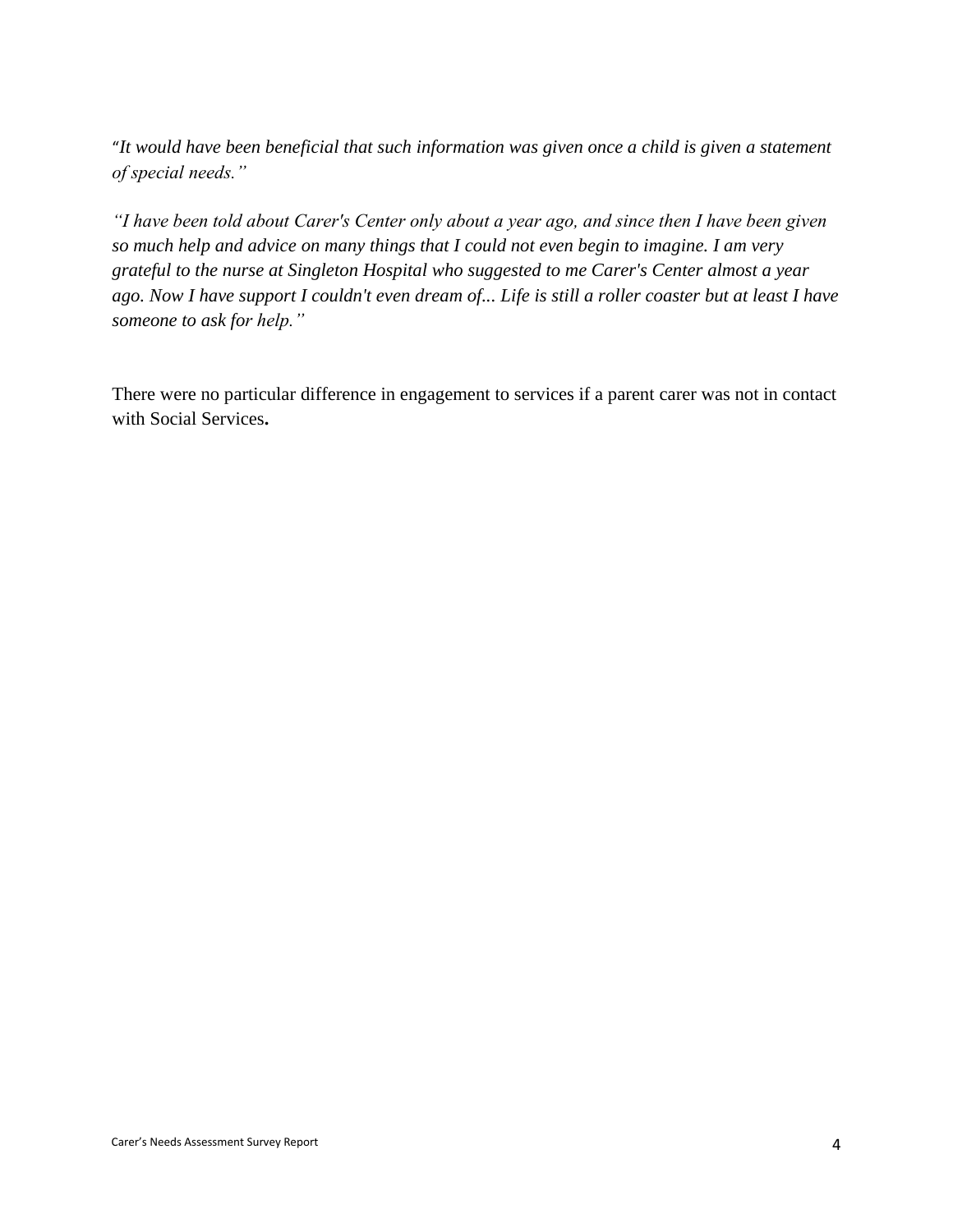# **Carer's Needs Assessments**

The second part of the survey looked at those carers who may have had a Carer's Needs Assessment; offered an assessment or asked for one. The Social Services and Wellbeing Act 2014, requires a local council to offer a Carer's Needs Assessment as soon as it appears there may be needs for support. Previously a carer needed to ask for an assessment.

Less than 1 in 10 parent carers surveyed have been **offered** a Carer's Needs Assessment and almost 1.5 in 10 have **asked** for one. 'Not knowing' of its existence or assuming they were 'not entitled' were the leading reasons parent carers gave why they had **never asked**.

#### **Since 6th April 2016, have you been OFFERED a Carer's Needs Assessment?**

| No  | 176<br>-                  | 91% |
|-----|---------------------------|-----|
| Yes | $\rightarrow$<br>л<br>. . | 9%  |

#### *Since 6th April 2016, have you ASKED for a Carer's Needs Assessment?*

| <b>No</b> | 150      | 86% |
|-----------|----------|-----|
| Yes       | ク斥<br>∠◡ | 4%  |

#### *Why have you never asked for a carer's needs assessment? (Participants able to select as many that applied.)*

| I am overwhelmed at the prospect of        | 19 |
|--------------------------------------------|----|
| another assessment                         |    |
| I don't need one                           | 11 |
| I've heard the process is very invasive    | 14 |
| I've heard nothing happens even if you     | 14 |
| have identified needs                      |    |
| I am reluctant to let social services into | 25 |
| our lives                                  |    |
| I didn't know they existed                 | 85 |
| I've not been offered one so assume I'm    | 55 |
| not entitled                               |    |

'*I'm not sure I would be entitled as I can't find anything that describes entitlement in a meaningful way for me. I'm not likely to put myself through an assessment if I'm not confident that something will come from it. I think I do have needs but I will automatically live with those as long as my child's needs are met. This may not be the best thing in the long term.*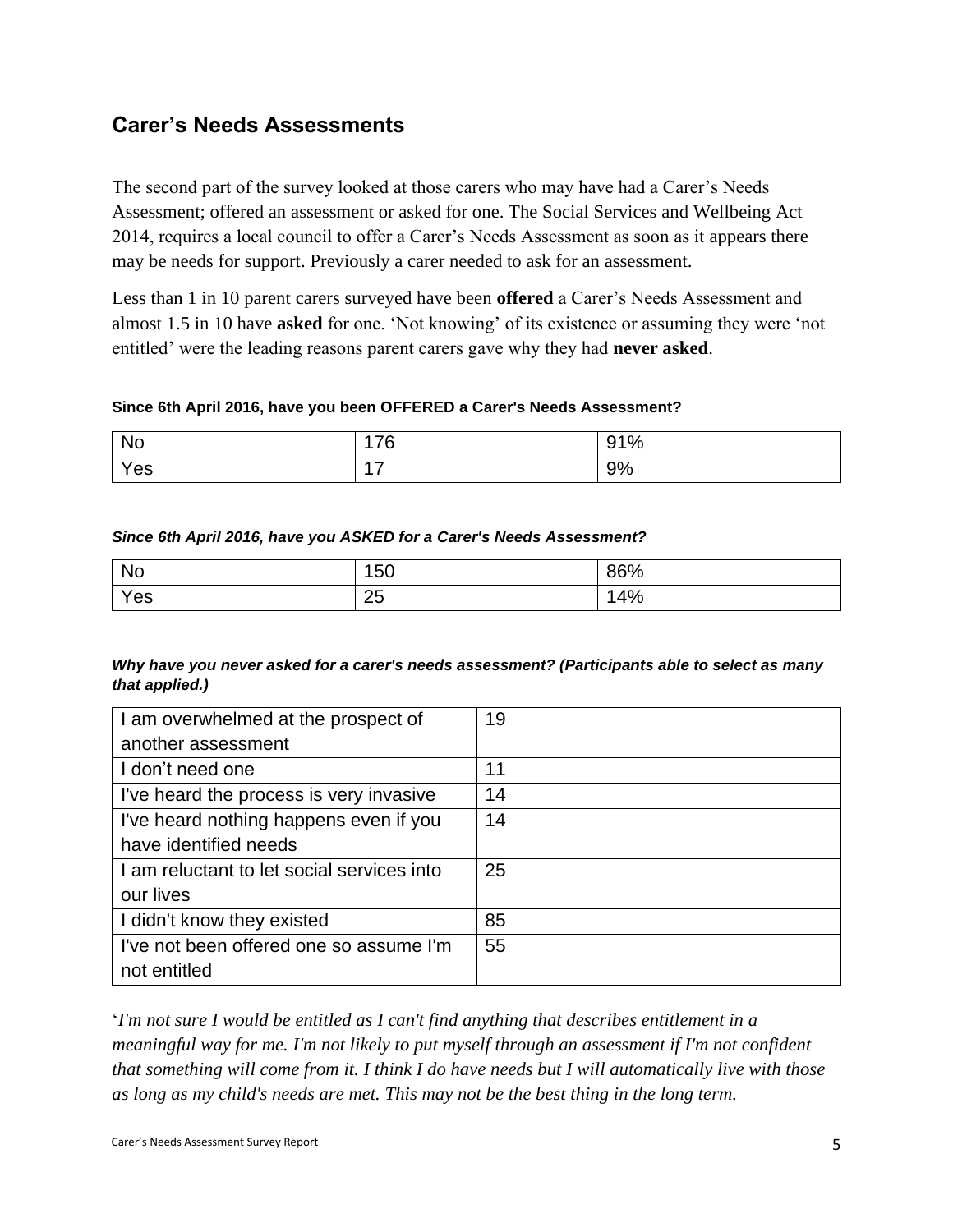# **Parent Carers Who Were Offered an Assessment**

18 of 193 participants have been offered a Carer's Needs Assessment.

#### **The Assessment**

All were already in contact with Social Services and were predominantly offered an assessment by their child's social worker when their child's needs were FIRST assessed or were being formally reviewed. More than half reported an assessment date was arranged with two weeks. All assessments took place at the recipient's home with a third being conducted during a joint review with their child and a third unsure if this was the case.

We asked these participants to scale their experience of an assessment from 1 (not at all positive) to 10 (extremely positive). Experiences were mixed with a third of participants not experiencing a positive experience.

| Not at all Positive<br><b>Extremely Positive</b> |  |  |  |  |  |  |  |  |  |  |  |  |   |  |                          |
|--------------------------------------------------|--|--|--|--|--|--|--|--|--|--|--|--|---|--|--------------------------|
|                                                  |  |  |  |  |  |  |  |  |  |  |  |  | 8 |  | 10                       |
|                                                  |  |  |  |  |  |  |  |  |  |  |  |  |   |  |                          |
|                                                  |  |  |  |  |  |  |  |  |  |  |  |  |   |  |                          |
|                                                  |  |  |  |  |  |  |  |  |  |  |  |  |   |  |                          |
|                                                  |  |  |  |  |  |  |  |  |  |  |  |  |   |  | $\overline{\phantom{a}}$ |

"*Felt like they did not believe how poorly I was doing a caring role for 2 people."* 

"*Excellent, the lady who came was very empathetic"*

"*It actually highlighted my child was experiencing other difficulties"*

#### **The Outcomes**

Most reported that 'needs' were identified through their Carer's Needs Assessment, although some where unsure. Those that were unsure went on to indicate they weren't aware if a 'Care and Support Plan' had been completed and had never received a copy.

# **Support Offered**

Parent Carers reported a range of support offers; direct payments, childcare, transport, signposting, day provision and respite. Most but not all received their offer of support.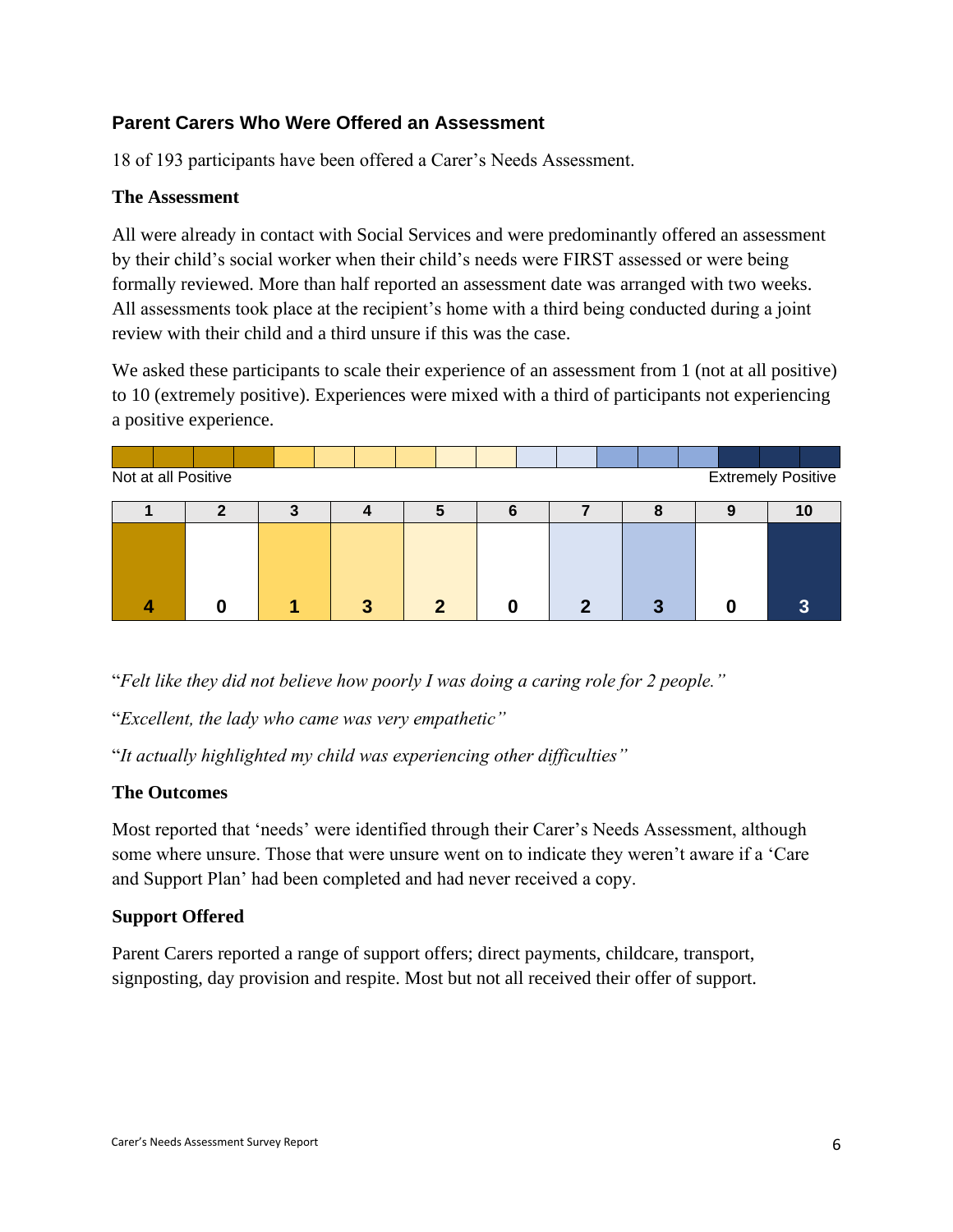# **Parent Carers Who Asked for an Assessment**

25 people told us that **they have asked** for a Carer's Needs Assessment since April 2016. They appear to have a markedly different experience than those who were offered an assessment.

### **The Assessment**

Carers asked for an assessment by contacting the Child and Family Information, Advice and Assistance Service (8 in total) or asking their child's social worker (16). They described delays and having to persistently chase up their request. Others described being refused or signposted elsewhere.

"*Had to chase up several times."*

"*Had to keep asking and put in a formal complaint before I got one."*

"*I was repeatedly fobbed until they caved in"*

Subsequently, most report long delays in arranging an assessment with most reporting it took more than 4 weeks to arrange the assessment. All assessments took place at the carer's home. Two carers said that only a core assessment took place.

Very few of these carers had a positive experience with only one carer scoring higher then 5.

| <b>Extremely Positive</b><br>Not at all Positive |  |  |  |  |   |  |   |  |  |  |  |  |  |    |
|--------------------------------------------------|--|--|--|--|---|--|---|--|--|--|--|--|--|----|
|                                                  |  |  |  |  |   |  | n |  |  |  |  |  |  | 10 |
|                                                  |  |  |  |  |   |  |   |  |  |  |  |  |  |    |
|                                                  |  |  |  |  |   |  |   |  |  |  |  |  |  |    |
|                                                  |  |  |  |  |   |  |   |  |  |  |  |  |  |    |
|                                                  |  |  |  |  | m |  |   |  |  |  |  |  |  |    |

#### **The Outcomes**

No carers were aware of a 'Care and Support Plan' being completed and none received one. Few were able to identify any support offered although needs were identified. They were asked on a scale of 1 to 10 if the support they received. Most felt their needs were not met at all.

"*It was stressful, cold, there was no established relationship, I had prepared very well but the social worker did not have the appropriate background to conduct the assessment."*

"*The assessment was not interested in my needs"*

"*Intrusive"*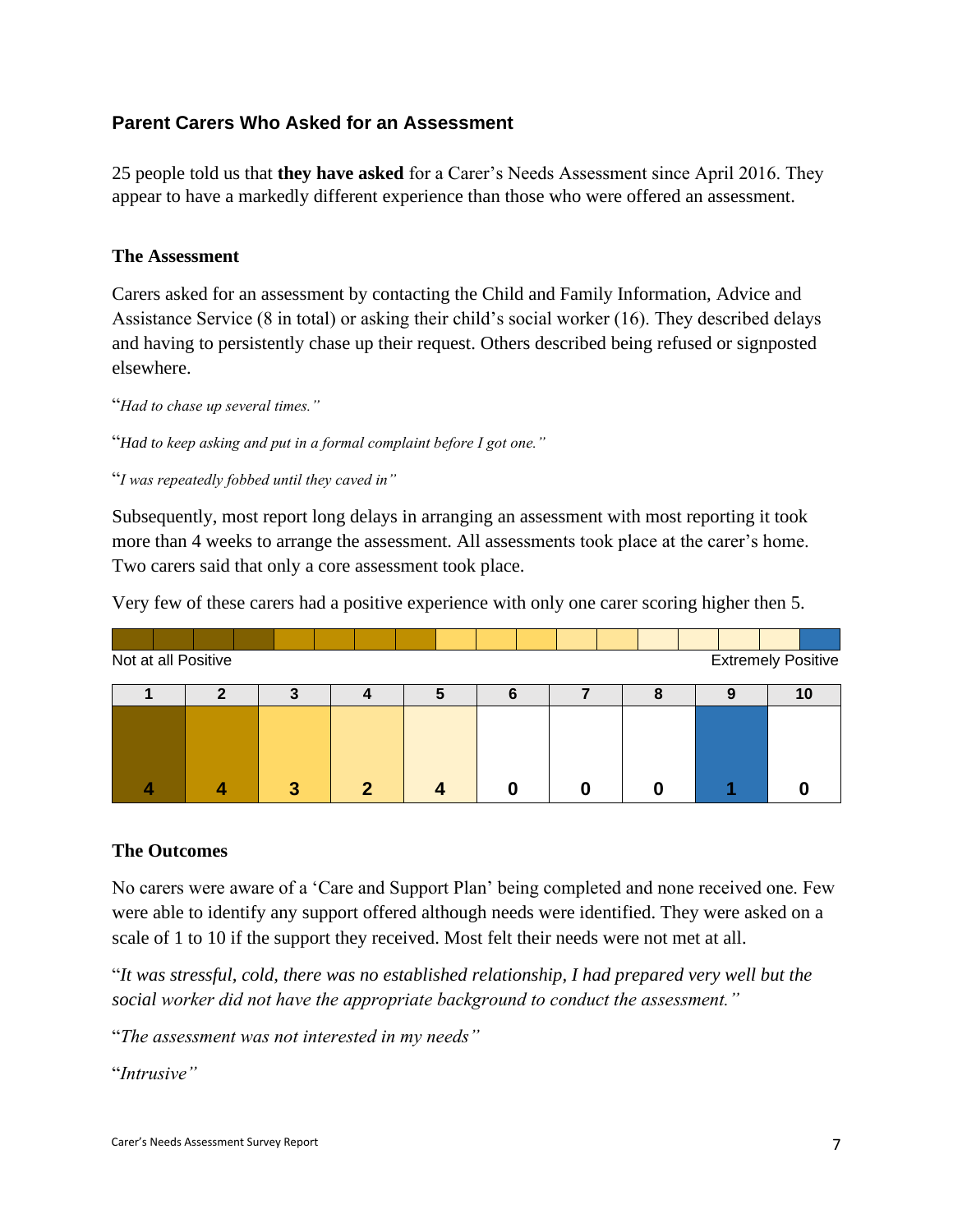"*I have had an awful experience of social services and how hard it has been just to be accepted for the carers assessment…….I was crying out for help to keep my family together and I was still denied the assessment for 18-24 months before finally being accepted on to the list for a carers assessment."*

"*Social workers just talk about my 'child' .not my needs."*

*"It was a collaborative approach, where I felt I had voice and control over my information and shaped with the support of my caseworker."*

There was a notable contrast compared to parent carers who were offered an assessment and most parent carers who asked for an assessment said that their needs had not been met.

#### **Advice and Information**

We asked parent carers if they received any advice or information. Few participants responded to this question and were advised of other 3rd sector organisations and to register with their GP. Some indicated this information was useful.

"*Told we were a complex family, nothing available for us so case closed."*

"*Where I could take my prospective autistic child to socialise and what venues we could attend that would be suitable for him and his little brother."* 

"*I was told I had to register with my GP as they don't do assessments."*

#### **Signposting**

We asked parent carers about any signposting to other organisation and services and if this was useful. Very few participants answered this question. They reported they were signposted to Evolve, Diversity, Swansea Carer's Centre and Integrated Autism Service. Most accessed the service they were signposted to. All reported that these referrals did not meet their needs.

#### **Disability Living Allowance**

12 parent carers state they have been advised to use their child's Disability Living Allowance (DLA) to help them meet their caring needs. It would be useful to clarify the role DLA should or should not play in supporting needs of parent carers to fulfil their caring role. DLA is meant to cover the extra costs incurred by disabled children.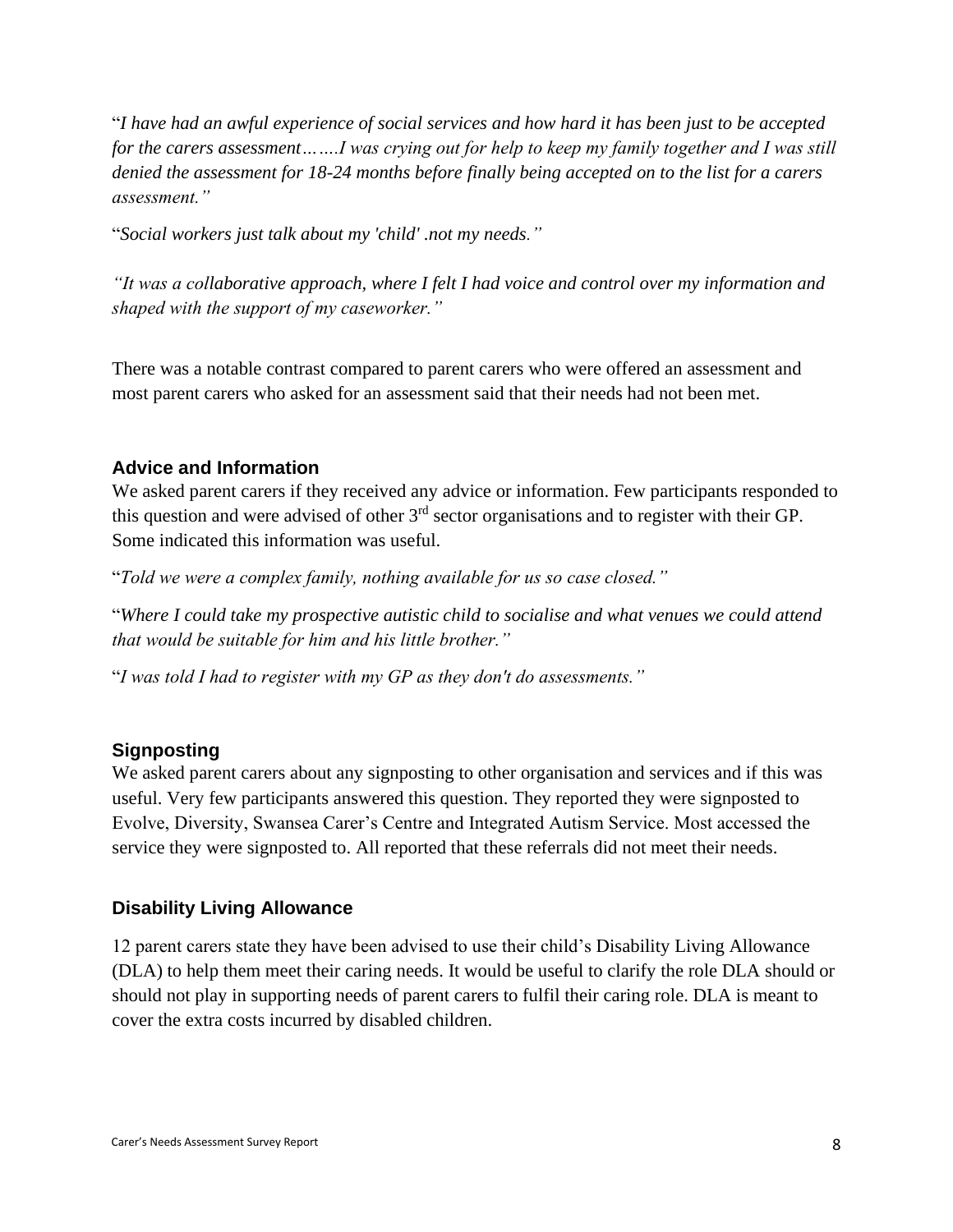# **Complex Cases**

Although not covered specifically in this survey one family reported that they had never received support from social services as their child receives CYP Continuing Care from the NHS.

"*My 'child' is 100% health care funded so social services don't have any input after 18 years!"*

Although CYP Continuing Care does not negate a local council from meeting any social care, Carer's Needs Assessments should consider how it meets the needs of parent carers of children and young people with complex needs. Assessments can sometimes be carried out jointly with another agency, such as the NHS, to ensure that all the professionals involved in a person's care are talking to each other when decisions about care are being made. We should consider this in the context of meeting the needs of parent carers who have a child with particularly complex needs.

"*If a child or young person is found to be eligible for children and young people's continuing care (CYP CC,) the LHB is not the responsible body for funding any social care which may be needed - this remains a LA responsibility. A LHB and a LA may therefore jointly fund care to meet a child or young person's needs – as part of a joint health and social care package." Welsh Government Consultation Document – CYP People's Continuing Care 17 May 2019.*

# **Seldom Heard Voices**

This survey was unlikely to reach families where English was not a first language and other seldom heard groups. One parent carer highlighted the isolation and difficulty they experienced accessing information just because they worked full time.

"*My husband and I care for our autistic 'child' and work fulltime. We feel incredibly isolated from all carer events due to this main fact. We miss out on much needed information and connections with other parents. "*

Consideration should be given to seldom heard voices as Carer's Needs Assessments are developed in Swansea as well as the spectrum of support

# **What would help?**

The survey asked if anything would have helped further. The comments suggest Carer's Needs Assessment would benefit from being part of a process where good relationships are developed and the output of assessments co-produced encompassing the needs of both the cared for and the carer.

"*A better knowledge of the system and also for the social workers to understand the system better. "*

"*Follow up conversation, annual carer assessment as needs change"*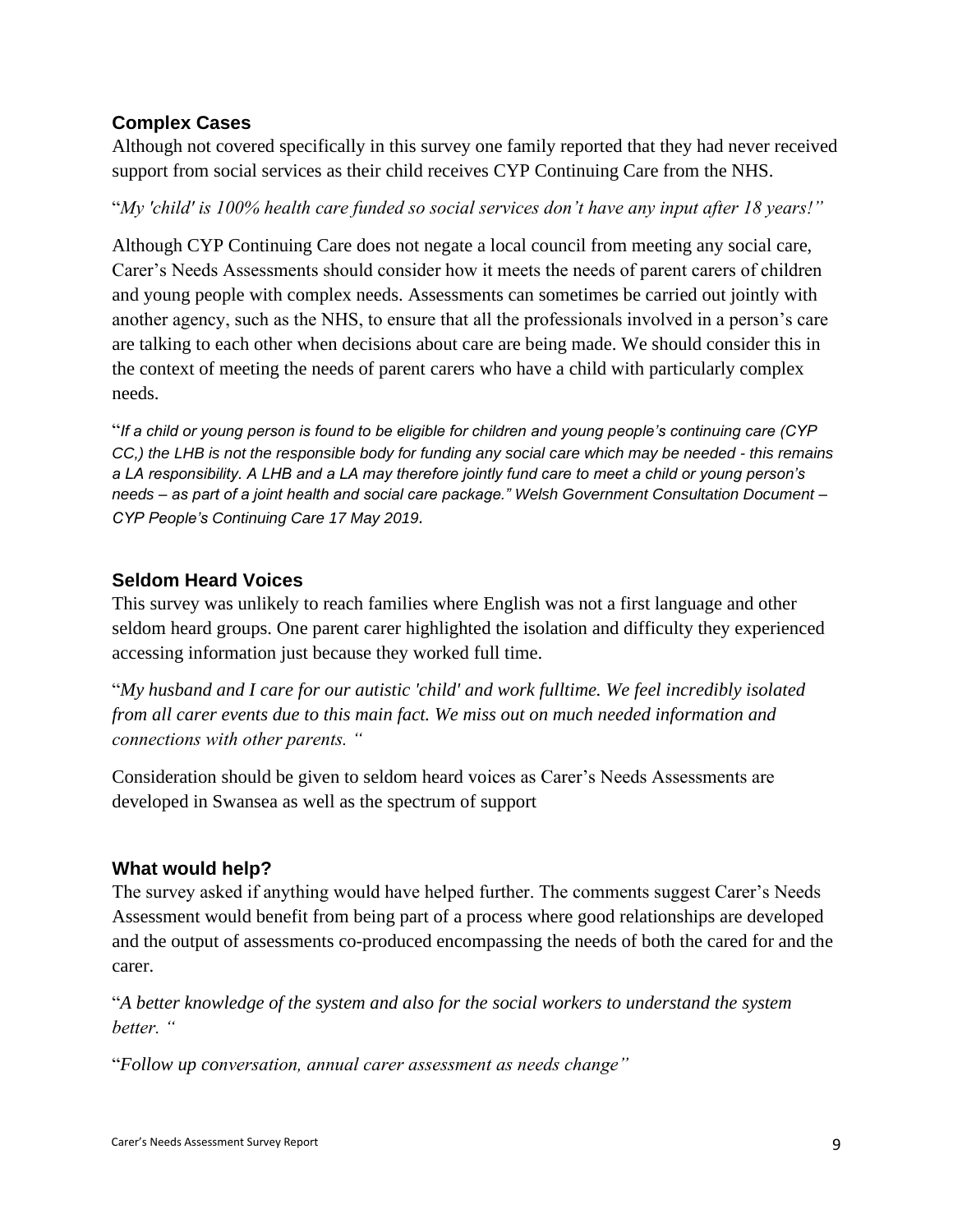"*Properly coproducing the assessment. Issues raised have not been addressed. Disagree with the support identified as(.apart from referral to* respite*) it does not actually help address the issues. Still working to try to resolve this but LA very slow responding. Has been outstanding since July 2018."*

"*Better assessment process, building relationships with parents, once needs are identified, delivery the appropriate support."*

"*Being accepted for the assessment when I initially asked for one, rather than being fobbed off with the needs assessment they were doing would cover the same things. "*

"*Continuity with social worker would have been helpful, original one left, 2nd one filling in left, 3rd one gave me a trainee who was good & then left…... All very long winded and restbite provision have to liase with me & social worker which is fine if you have a good social worker…...."*

"*A structured assessment that actually encapsulated the full picture. We had a genetic diagnosis at the start if this and now we are going through asd diagnosis. Therefore our circumstances are different."*

"*Paperwork completed and sent back to us in timely manner identifying our care plan and more autonomy to manage the respite side and enable my mother to receive direct payments to help us as all other forms of respite fell through and the person working with... paid by DP is frequently off sick or on holiday and we have no replacement when she's not here. Recruiting is extremely difficult. The bureaucracy of everything is time-consuming and bewildering."*